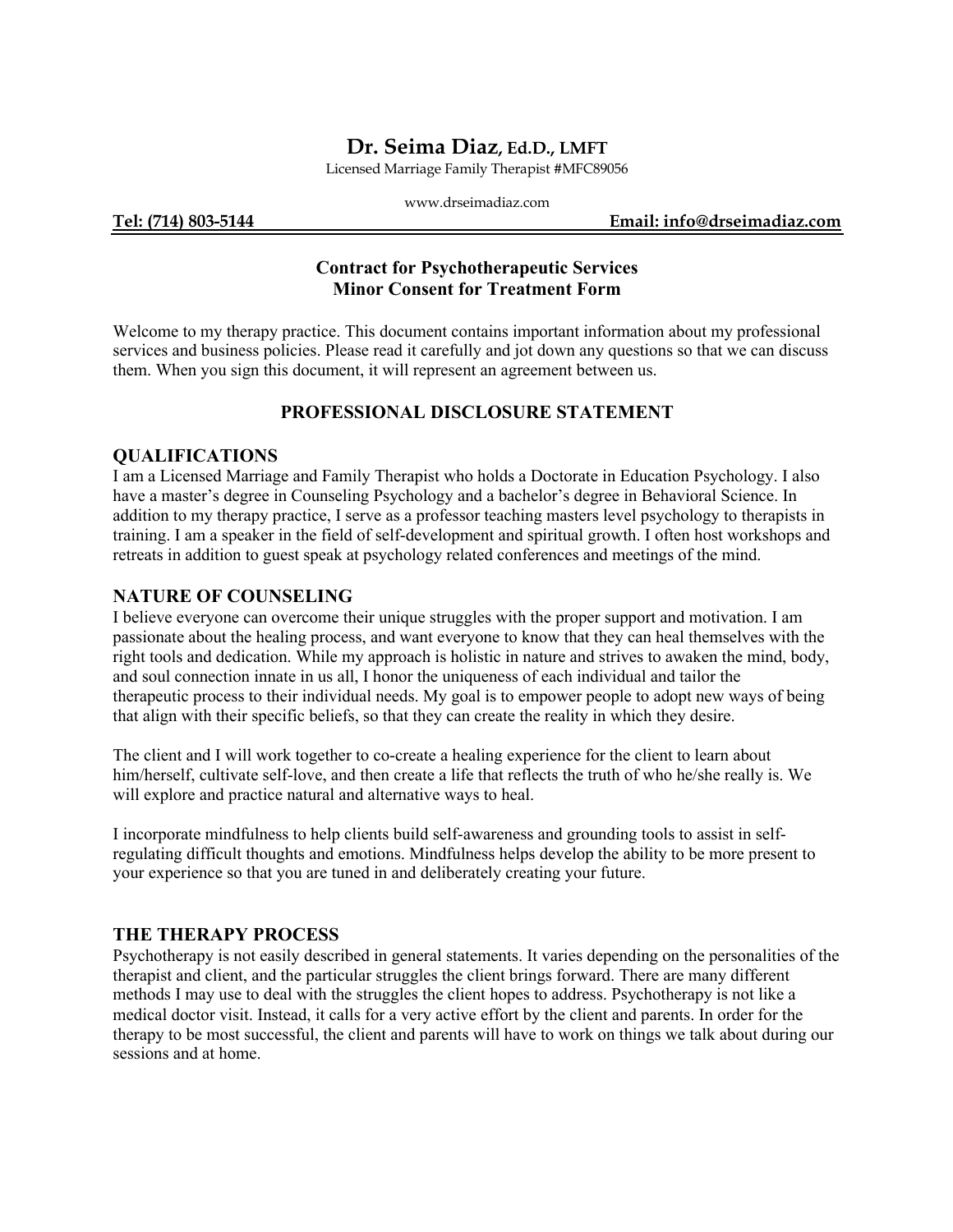Psychotherapy can have benefits and risks. Since therapy often involves discussing unpleasant aspects of life, uncomfortable feelings like sadness, guilt, anger, frustration, loneliness, and helplessness may be experienced. On the other hand, psychotherapy has also been shown to have many benefits. Therapy often leads to greater insight and self-love, as well as improved relationships, problems solving skills, and overall quality of life. There are no guarantees of what each client will experience. When working with children, behavioral symptoms often increase before positive changes occur.

Our first few sessions will involve an assessment of the client's needs. By the end of the evaluation, I will be able to offer some first impressions of what our work will include if the client decides to continue with therapy. I ask that the client and parents evaluate this information along with their own opinions of whether they feel comfortable working with me. Therapy involves a large commitment of time, money, and energy, so you should be very careful about the therapist you select. If you have questions about my procedures, we should discuss them whenever they arise.

In accordance with in-person counselling, appointments for phone counselling sessions can be made between face-to-face appointments. With phone therapy, we will schedule our appointment time together in advance. Then, at the appointed time, I will call you on your preferred number, wherever you happen to be.

#### **CONFIDENTIALITY**

One of the most important rights of the person seeking counseling is confidentiality. Information revealed by you during counseling sessions will be kept strictly confidential and will not be revealed to any other person or agency without your written permission, with the following exceptions:

(a) *Duty to Warn.* If an individual intends to take harmful, dangerous, or criminal action against another human being, or against himself or herself, it is the counsellor's duty to warn appropriate individuals or agencies of such intentions. Also, any actual or suspected acts of child, elder or disabled person abuse (including physical abuse, sexual abuse, unlawful sexual intercourse, neglect, emotional and psychological abuse) will need to be reported to the appropriate agencies by the counsellor.

(b) *Court Subpoenas'.* When lawyers believe that a client's counsellor may have valuable information for their case, they will subpoena her/his notes, records, and in some instances, even the counsellor themselves. In general, once a subpoena is served on a counsellor, it must be obeyed or the counsellor can be charged with contempt.

(c) *Consultation.* Information about you may be discussed in confidence, without revealing your identity, with other counselling professionals for the purpose of consultation and providing you with the best possible service.

(d) *Debt Neglect.* In the event that a client fails to honor, after reasonable efforts to collect; his/her debt, I may place the account in the hands of an agency or attorney for collection or legal action. This will necessitate the release of pertinent demographic information as well as accounting information. NO THERAPEUTIC INFORMATION WILL BE RELEASED.

## **PROFESSIONAL RECORDS**

The laws and standards of my profession require that I keep client treatment records. I keep brief records, noting mainly that the client has been here, what interventions happened in session, and the topics we discussed. Should the client wish, he/she is entitled to receive a copy of his/her records, or I can prepare a summary for the client instead. Because these are professional records, they can be misinterpreted by untrained readers. If the client wants to see his or her records, I will offer to review them in my presence so we can discuss the contents. Clients have the right to request that I correct any perceived errors in their file. I maintain records (for 7 years after termination session) in a secure location that cannot be accessed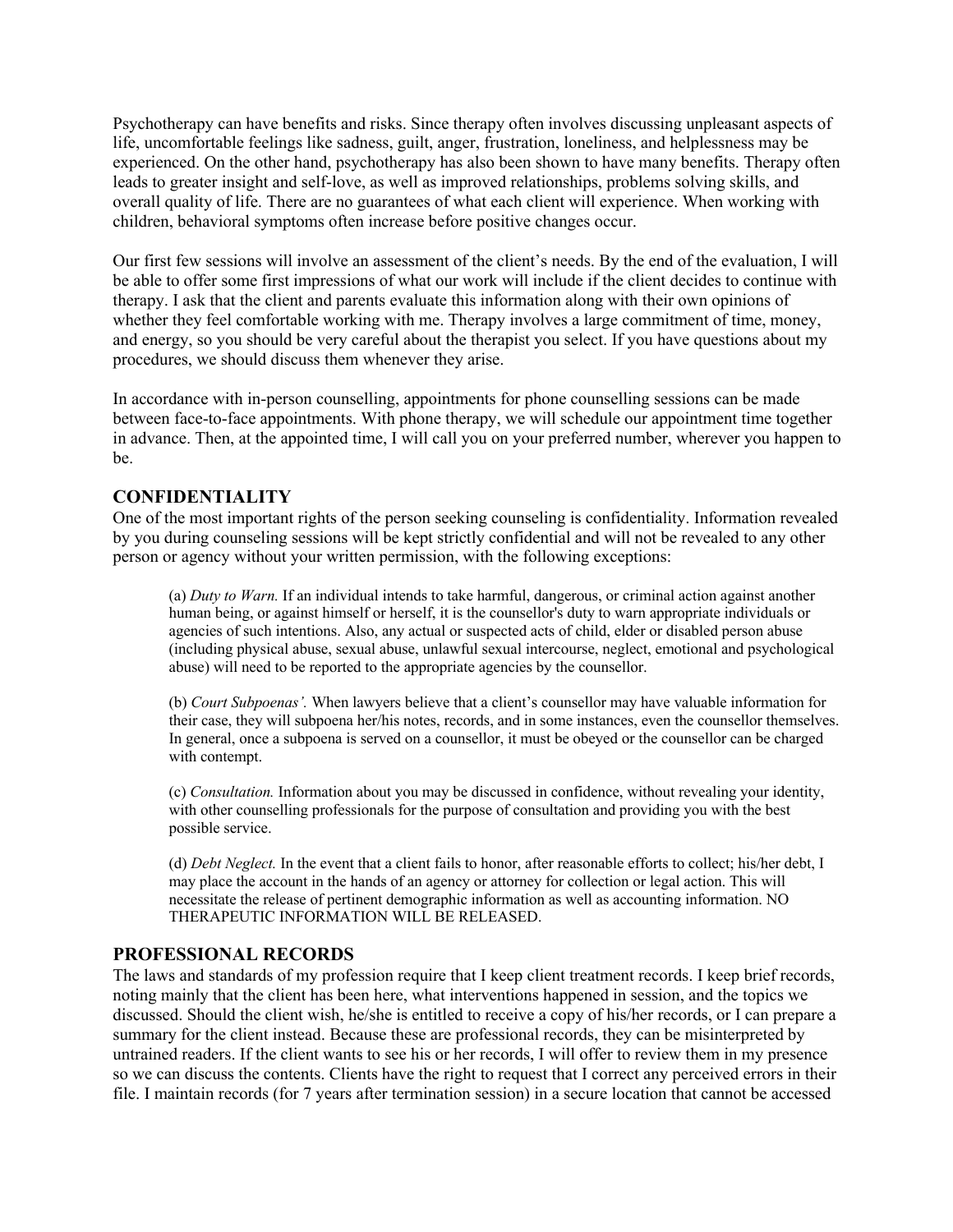by anyone else. To protect the confidentiality of my clients, I do not offer records to parents, but will discuss with you how to best support your child through their therapy process.

#### **CLIENTS' RIGHTS**

The client has the right to ask questions about anything that happens in therapy. I'm always willing to discuss how and why I've decided to do what I'm doing, and to look at alternatives that might work better. The client can feel free to ask me to try something that he/she thinks will be helpful, as well as to refuse any counselling techniques. The client and his or her parent can ask me about my training for working with his/her concerns, and can request to be referred to someone else if the client and/or parent decides I'm not the right therapist for you. You are free to leave therapy at any time – though I would recommend that you participate in a termination session.

If you are dissatisfied with my services, please let me know. If I am not able to resolve your concerns, you may contact the Board of Behavioral Sciences to file a formal complaint.

The Board of Behavioral Sciences receives and responds to complaints regarding services provided within the scope of practice of marriage and family therapists. You may contact the board online at www.bbs.ca.gov, or by calling (916) 574-7830.

#### **PROFESSIONAL FEES**

The fee for a standard therapeutic session of 50 minutes is \$ The Extended sessions (those longer than 50 minutes) are billed at the same hourly rate.

Telephone conversations that are brief and are used to transmit logistical information, schedule, appointments, etc., are not subject to charges. More lengthy conversations, wherein advice is sought or therapeutic issues are discussed, are billed at 100% of the hourly fee, based on the amount of time needed, with a minimum increment of 15 minutes. Other services like telephone consultations with other treating professionals (e.g. teachers, physicians, other therapists), email communications to be read, consultations to schools, meetings, reading or writing reports, etc. are not included in the above fees and will be billed separately at 100% of the hourly fee, with additional cost for travel.

If you become involved in legal proceedings that require my participation, you will be expected to pay for my professional time, even if I am called to testify by another party. Involvement in legal issues are subject to a separate fee schedule due to the difficult and disruptive nature of court proceedings.

Payment is expected at the time of service. If there are services for which you are not present, (i.e. phone consultation, collateral contact with other professionals, report writing, etc.) you will be billed at the end of the month and are expected to pay the invoice upon receipt. A \$35 late fee will be added for all accounts not current past 30 days. A \$35 fee will be charged on returned checks; payment in full, including this charge, is expected within 5 days of notification.

#### **OFFICE POLICIES**

**Payment for Services:** Payment is due at the end of each session. I accept cash, check, and VISA or MASTERCARD. If you choose to pay by credit card, there is a \$5 processing fee.

**Insurance Reimbursement:** If you have a PPO, I can provide a superbill at the end of each month with a diagnostic code that you can submit to your insurance company for reimbursement. You will be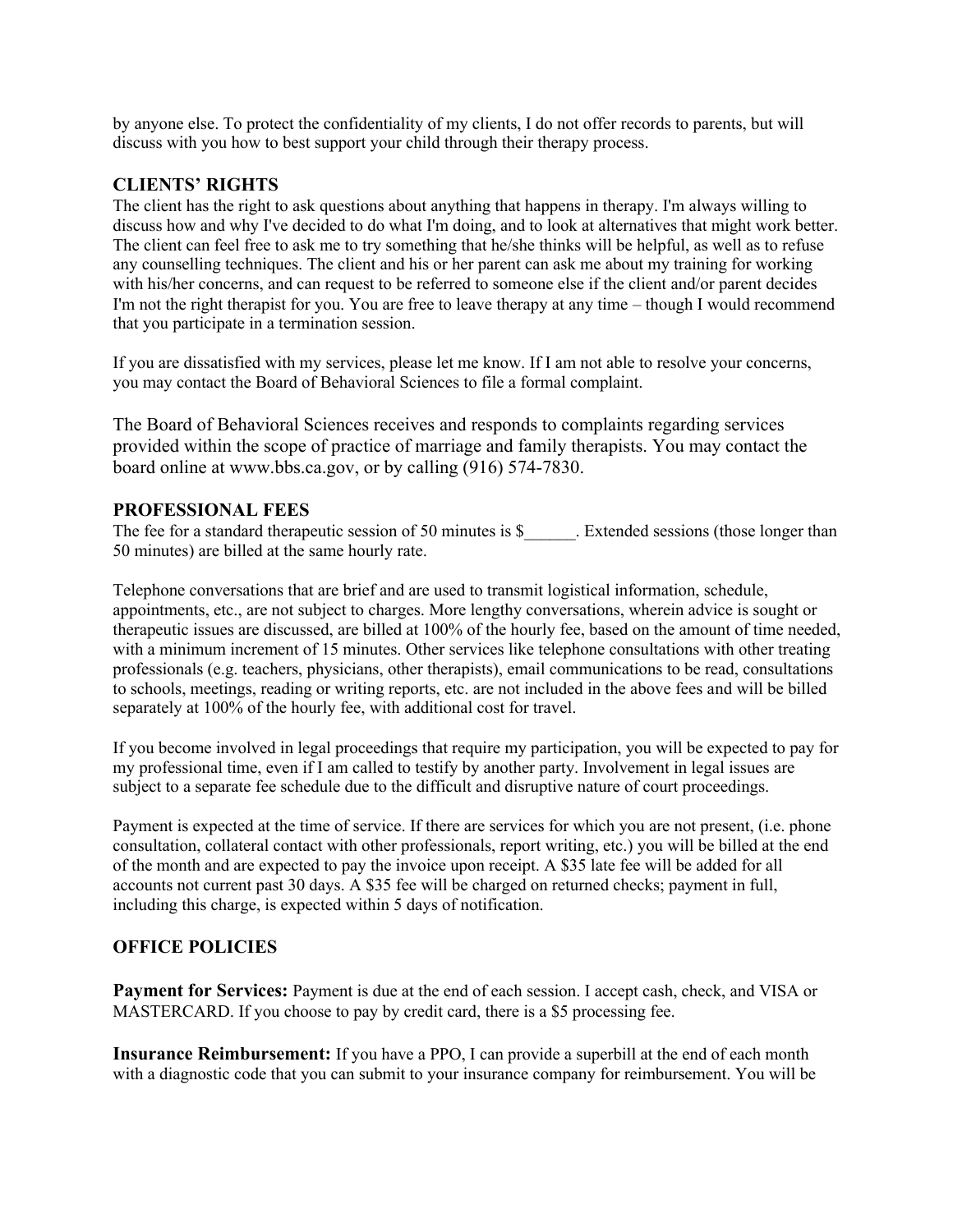reimbursed only after you have met the out-of-pocket deductible. It is your responsibility to call your insurance provider to find out if it provides out-of-network benefits and what the deductible is.

**Good Faith Estimate Notice for Uninsured Clients and Private Pay Clients:** You have the right to receive a "Good Faith Estimate" explaining how much your medical and mental health care will cost. Under the law, health care providers need to give patients who don't have insurance or who are not using insurance an estimate of the expected charges for medical services, including psychotherapy services. You have the right to receive a Good Faith Estimate for the total expected cost of any non-emergency healthcare services, including psychotherapy services. You can ask your health care provider, and any other provider you choose, for a Good Faith Estimate before you schedule a service. If you receive a bill that is at least \$400 more than your Good Faith Estimate, you can dispute the bill. Make sure to save a copy or picture of your Good Faith Estimate. For questions or more information about your right to a Good Faith Estimate, visit www.cms.gov/nosurprises.

**Cancellation:** I have a 24-hour cancellation policy. If cancellation happens less than 24 hours before our scheduled session, the responsible party is responsible for the full fee.

**Office Hours & Telephone/E-Mail Contact:** When I am not available to answer phone calls, my phone is answered by voicemail that I monitor frequently. I make every effort to return calls/emails/texts within 24 hours, with the exceptions of holidays. If I will be unavailable for an extended time, I will provide the responsible party with the name of a colleague to contact, if necessary.

Sensitive, clinical information is to be discussed over the phone or in-person. Potential risks of using electronic communication may include, but are not limited to; inadvertent sending of an e-mail or text containing confidential information to the wrong recipient, theft or loss of the computer, laptop or mobile device storing confidential information, and interception by an unauthorized third party through an unsecured network. In addition, e-mail or text communication may become part of the clinical record.

**Social Media:** I have professional Instagram, Facebook, and YouTube accounts that you are welcome to follow for informational purposes. They are not intended to take the place of or provide professional guidance. I will not follow you back unless you ask me to.

**Emergency Procedure:** In case of an emergency between sessions, please call 9-1-1, call the Orange County Crisis Hotline at (877) 727-4747, contact the client's personal physician, or proceed to the nearest emergency facility *immediately*; do not wait to contact me by telephone.

**Divorced Parents:** For parents who are divorced or separated, I ask that one parent be identified as the responsible party (if insurance is billed this must be the holder of the insurance policy), and parents make payment arrangements between themselves according to their legal agreements.

**Termination:** The client has the right to end therapy at any time without any moral, legal, or financial obligations other than those already accrued. I ask that the responsible party contacts me by phone if such decision is made.

I have the right to terminate therapy with the client under the following conditions:

- a) When I believe that therapy is no longer beneficial to the client.
- b) When I believe that the client will be better served by another professional. If possible, I will assist the responsible party in finding another qualified mental health professional.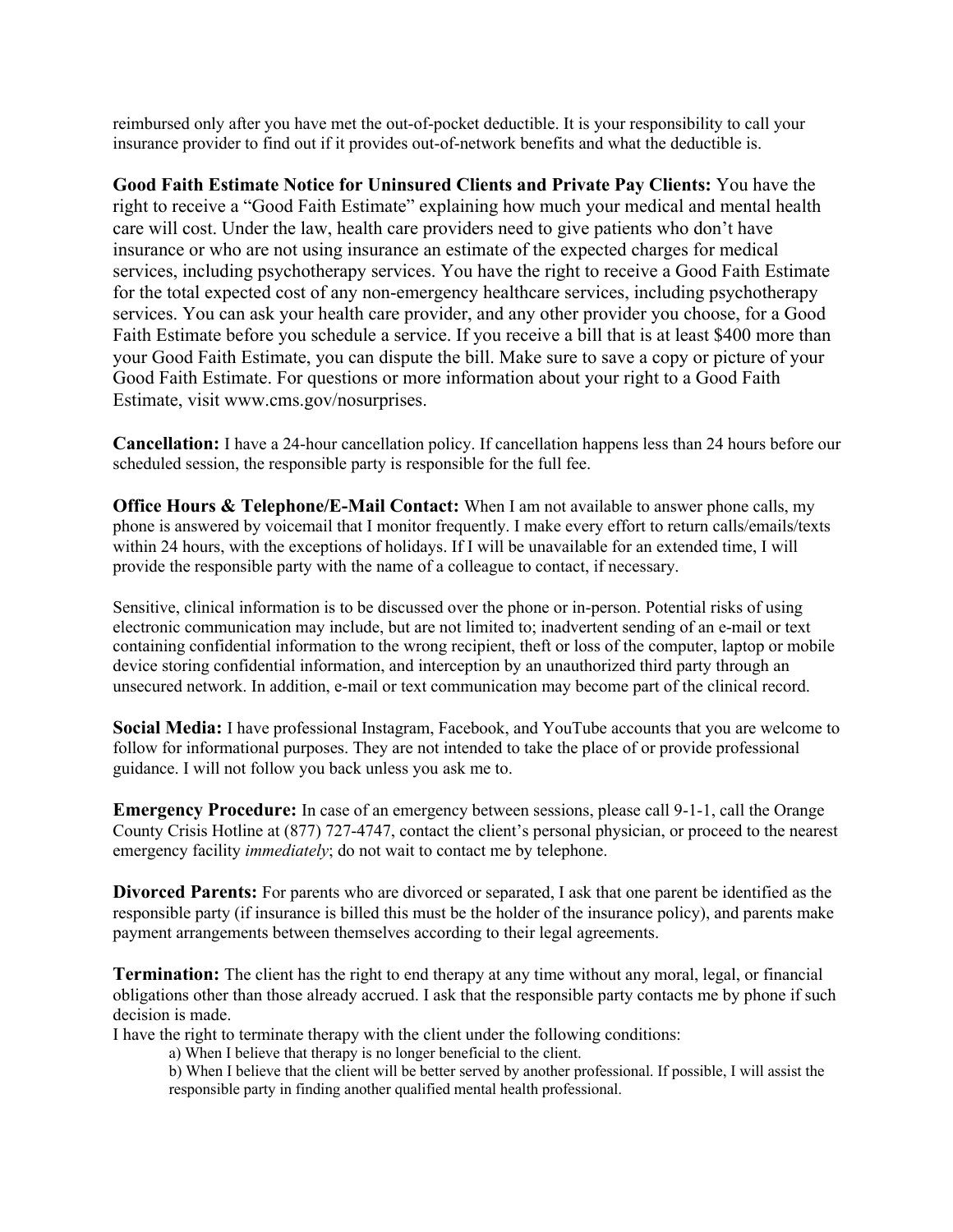c) When the responsible party has not paid for the last two sessions, unless prior arrangements have been made.

d) When the client fails to show up for his/her last two therapy sessions without 24-hour notice. If any of these situations apply, I will inform the responsible party of my decision and I will give them names of other therapists for future counseling needs.

## **MINORS**

If you are under 18 years of age, please be aware that the law may provide your parents the right to examine your treatment records. It is my policy to request an agreement from parents that they agree to give up access to your records. If they agree, I will provide them only with general information about our work together, unless I feel there is a high risk that you will seriously harm yourself or someone else.

In this case, I will notify them of my concern. I will provide them with a summary of your treatment when it is complete. Before giving them any information, I will discuss the matter with you, if possible, and do my best to handle any objections you may have with what I am prepared to discuss.

# **FOR PARENTS OF CHILD CLIENTS**

- 1. When working with an individual child, I respect his/her right to confidentiality. I will consult with you regularly about your child's progress. Both parents are entitled to know the nature and progress of the child's therapeutic services. However, I recommend you not ask your children direct questions about their therapy experiences so as not to inhibit their participation or progress.
- 2. I will often speak with parents regarding their child and sometimes involve parents in their child's treatment. This should *not* be understood to mean that the parents are clients.
- 3. If I am seeing your child in individual sessions, please tell me prior to the beginning of the session whether there have been any unusual events since our last session or issues of concern you wish to discuss. This interchange must be brief so as not to interfere with the child's therapy session. If more time is needed, please call for a separate appointment or request a telephone consultation.
- 4. *Please do not leave the office while your child is in session*. Some children need to know that their parent is waiting for them, and sometimes I involve the parent in a session.
- 5. Since I often use art and play materials in therapy with children, please dress your child in clothing appropriate for messy play.
- 6. *If your child may be ill, please cancel your appointment* for the health of your child and others.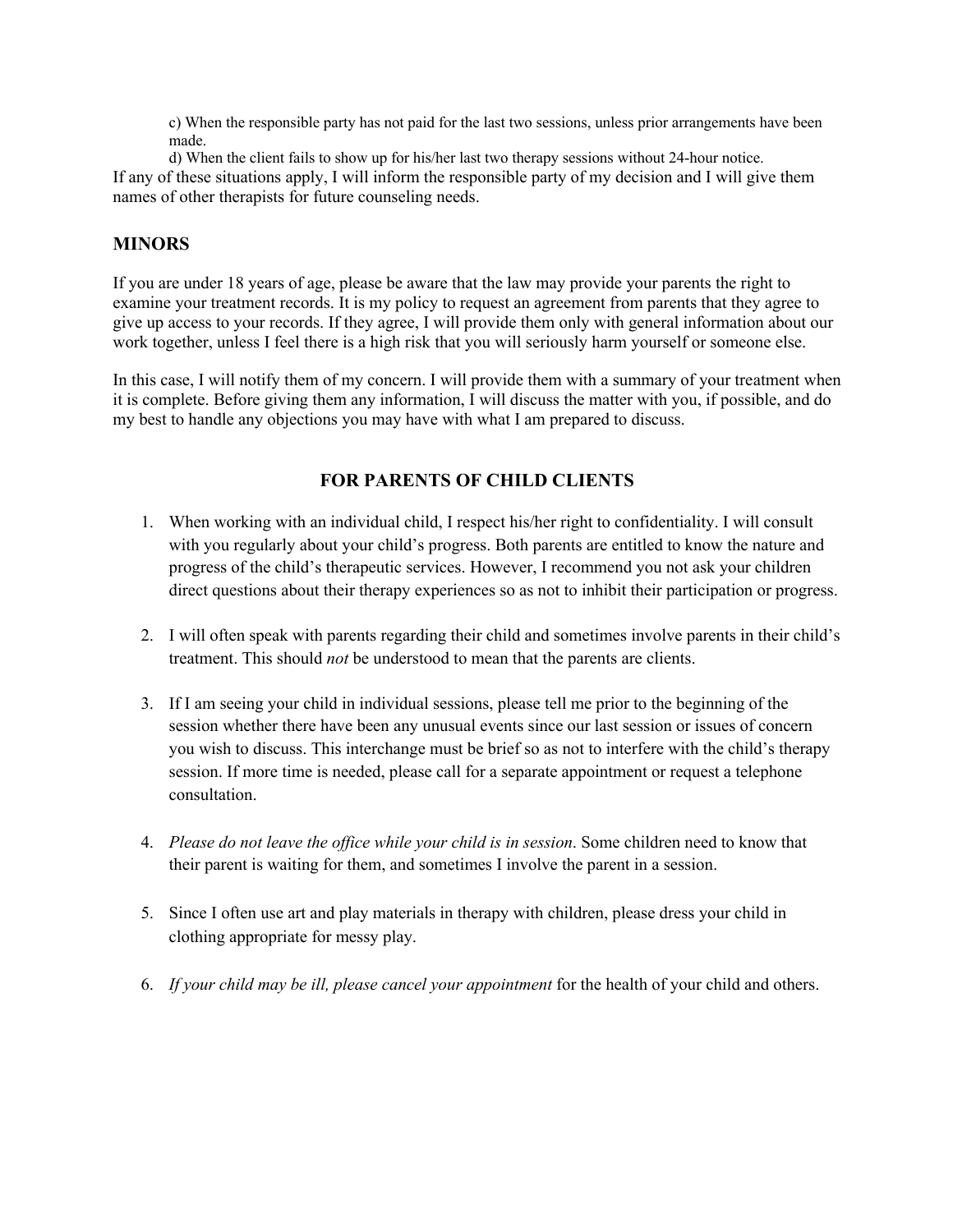# **Acknowledgment and Consent to Treat Minor**

| I hereby grant permission to Dr. Seima Diaz to counsel my child, |                     |      |
|------------------------------------------------------------------|---------------------|------|
| Parent/Guardian Signature                                        | <b>Printed Name</b> | Date |
| Parent/Guardian Signature                                        | Printed Name        | Date |